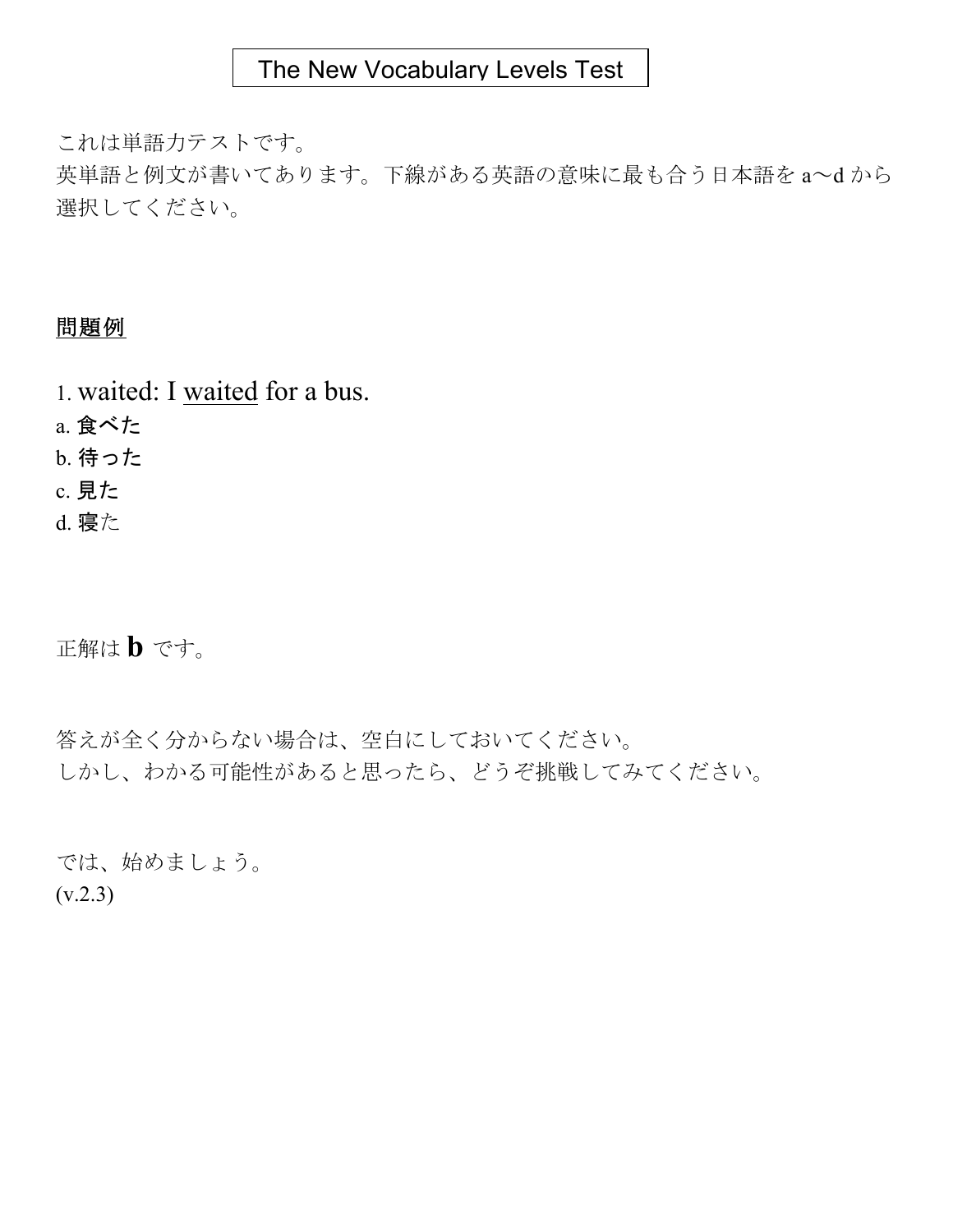| 1. time: They have a lot of   | 7. test: We have a test in the | 13. game: I like this game.  | 19. flower: He gave me a        |
|-------------------------------|--------------------------------|------------------------------|---------------------------------|
| time.                         | morning.                       | a. 食べ物                       | flower.                         |
| a. お金                         | a. 会議                          | b. 物語                        | a. パジャマ                         |
| b. 食べ物                        | b. 遠足                          | c. 人の集まり                     | b. 腕時計                          |
| c. 時間                         | c. 試験                          | d. 遊び                        | c. 花                            |
| d. 友だち                        | d. 約束                          |                              | $d. \n\mathcal{N}$              |
|                               |                                | 14. cause: He caused the     |                                 |
| 2. stone: She sat on a stone. | 8. nothing: He said nothing    | problem.                     | 20. handle: I can't handle it.  |
| a. 石                          | to me.                         | a. 引き起こした                    | a. 開ける                          |
| b. 腰かけ                        | a. とても悪いこと                     | b. 修理した                      | b. 思い出す                         |
| c. 敷物                         | b. 何もないこと                      | c. 説明した                      | c. 処理する                         |
| d. 枝                          | c. とても良いこと                     | d. 理解した                      | d. 信じる                          |
|                               | d. 何か                          |                              |                                 |
| 3. poor: We are poor.         |                                | 15. many: I have many        | 21. camp: He is in the camp.    |
| a. 貧しい                        | 9. cross: Don't cross.         | things.                      | a. 海                            |
| b. 幸せに感じる                     | a. 渡る                          | a. 何もない                      | b. テントを張る所                      |
| c. 興味がある                      | <b>b. 押す</b>                   | b. 十分な                       | c. 病院                           |
| d. 背が高い                       | c. 速く食べる                       | c. 少しの                       | d. ホテル                          |
|                               | d. 待つ                          | d. 多くの                       |                                 |
| 4. drive: She drives fast.    |                                |                              | 22. lake: People like the lake. |
| a. 泳ぐ                         | 10. actual: The actual one is  | 16. where: Where did you go? | a. 湖                            |
| <b>b. 学ぶ</b>                  | larger.                        | a. 何時に                       | b. 幼児                           |
| c. 投げる                        | a. 本当の                         | b. 何の理由で                     | c. 指導者                          |
| d. 運転する                       | b. 古い                          | c. どこへ                       | d. 静かな場所                        |
|                               | c. 丸い                          | d. どのように                     |                                 |
| 5. jump: She tried to jump.   | d. 他の                          |                              | 23. past: It happened in the    |
| a. 浮かぶ                        |                                | 17. school: This is a big    | past.                           |
| <b>b. 跳ぶ</b>                  | 11. any: Does she have any     | school.                      | a. 過去                           |
| c. 駐車する                       | friends?                       | a. 銀行                        | b. 衝擊                           |
| d. 走る                         | a. 何人か                         | b. 海の動物                      | c. 夜                            |
|                               | b. 誰もいない                       | c. 学校                        | d. 夏                            |
| 6. shoe: Where is your other  | c. 良い                          | d. 家                         |                                 |
| shoe?                         | d. 古い                          |                              | 24. round: It is round.         |
| a. 親                          |                                | 18. grow: All the children   | a. やさしい                         |
| b. 財布                         | 12. far: You have walked far!  | grew.                        | b. とても大きい                       |
| c. $\stackrel{\circ}{\sim}\,$ | a. 長いあいだ                       | a. 絵を描いた                     | c. とても速い                        |
| d. < 0                        | b. とても速く                       | b. 話した                       | d. 丸い                           |
|                               | c. 長距離を                        | c. 成長した                      |                                 |
|                               | d. あなたの家へ                      | d. 激しく泣いた                    |                                 |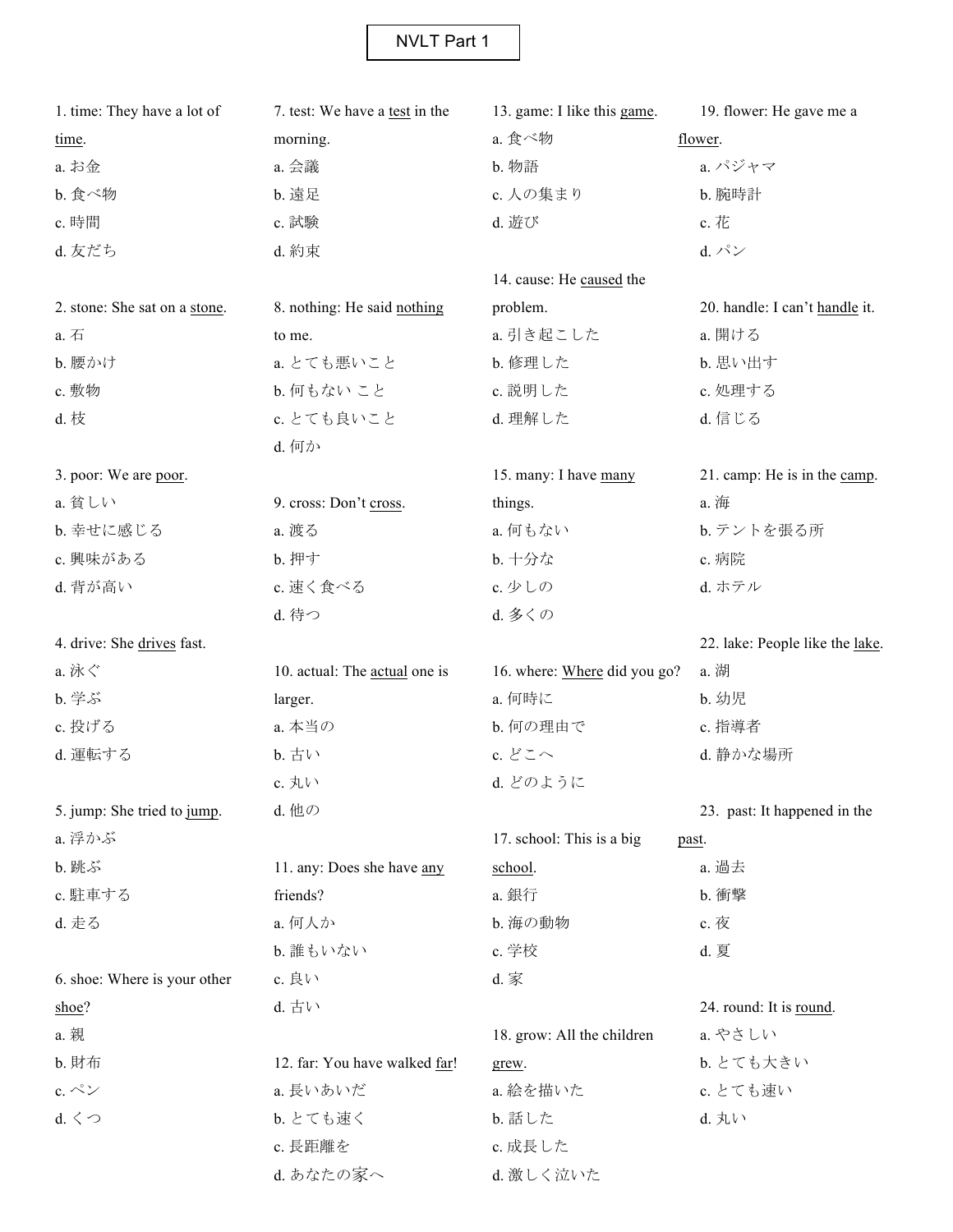| 1. maintain: Can they          | 7. pub: They went to the pub. | 13. lend: She often lends her        | 19. knee: Take care of your      |
|--------------------------------|-------------------------------|--------------------------------------|----------------------------------|
| maintain it?                   | a. 酒場                         | books.                               | knee.                            |
| a. 維持する                        | b. 銀行                         | a. 貸す                                | a. 子供                            |
| b. 拡大する                        | c. 商店街                        | b. 落書きする                             | b. ひざ                            |
| c. 改良する                        | d. プール                        | c. 掃除する                              | c. お金                            |
| d. 入手する                        |                               | d. 名前を書く                             | d. 持ち物                           |
|                                | 8. circle: Make a circle.     |                                      |                                  |
| 2. period: It was a difficult  | a. 下書き                        | 14. refuse: She refused.             | 20. rope: He found a rope.       |
| period.                        | b. 空白                         | a. 戻ってきた                             | a. 長太いひも                         |
| a. 質問                          | c. 円                          | b. 考えた                               | b. 掘削する道具                        |
| b. 期間                          | d. 大きな穴                       | c. 断った                               | c. 財布                            |
| c. すべきこと任務                     |                               | d. 遅くまで残った                           | d. はしご                           |
| $d.$ $\#$                      | 9. pro: He's a pro.           |                                      |                                  |
|                                | a. スパイ                        | 15. speech: I enjoyed the            | 21. brand: This is a good brand. |
| 3. standard: Her standards     | b. ばか者                        | speech.                              | a. ダンスパーティー                      |
| are very high.                 | c. 作家                         | a. 発表                                | b. 初めての試み                        |
| a. ヒール                         | d. 専門家                        | b. 全力疾走                              | c. 待機室                           |
| b. 成績                          |                               | c. 音楽の形式                             | d. 銘柄品                           |
| c. 価格                          | 10. soldier: He is a soldier. | d. 食べ物                               |                                  |
| d. 基準                          | a. 実業家                        |                                      | 22. seal: They sealed it.        |
|                                | b. 学生                         | 16. pressure: They used too          | a. 直した                           |
| 4. basis: This was used as the | c. $\not\pi \mathbb{I}$       | much pressure.                       | b. 密閉した                          |
| basis.                         | d. 兵士                         | a. お金                                | c. 注意深く調べた                       |
| a. 解答                          |                               | b. 時間                                | d. 開いた                           |
| b. 休憩場所                        | 11. result: They were waiting | c. 压力                                |                                  |
| c. 次の一歩                        | for the results.              | d. 汚い言葉                              | 23. warn: They were warned.      |
| d. 基礎                          | a. 良い時節                       |                                      | a. 押された                          |
|                                | b. 質問                         | 17. refer: She referred to him.      | b. 招かれた                          |
| 5. upset: I am upset.          | c. お金                         | a. 支援した                              | c. 警告された                         |
| a. 強い                          | d. 結果                         | b. 順番を譲った                            | d. 召集された                         |
| b. 有名な                         |                               | c. 引き合いに出した                          |                                  |
| c. 金持ちの                        | 12. resist: They resisted it. | d. 答えた                               | 24. reserve: They have large     |
| d. 怒っている                       | a. 修理した                       |                                      | reserves.                        |
|                                | b. 二度見た                       | 18. army: They saw the <u>army</u> . | a. 蓄え                            |
| 6. drawer: The drawer was      | c. 熟考した                       | a. 白黒の動物一種                           | b. オーブン                          |
| empty.                         | d. 反対した                       | b. 本棚                                | c. 借金                            |
| a. 引き出し                        |                               | c. 隣人                                | d. 雇用者                           |
| b. 車庫                          |                               | d. 軍隊                                |                                  |
| c. 冷蔵庫                         |                               |                                      |                                  |

d. おり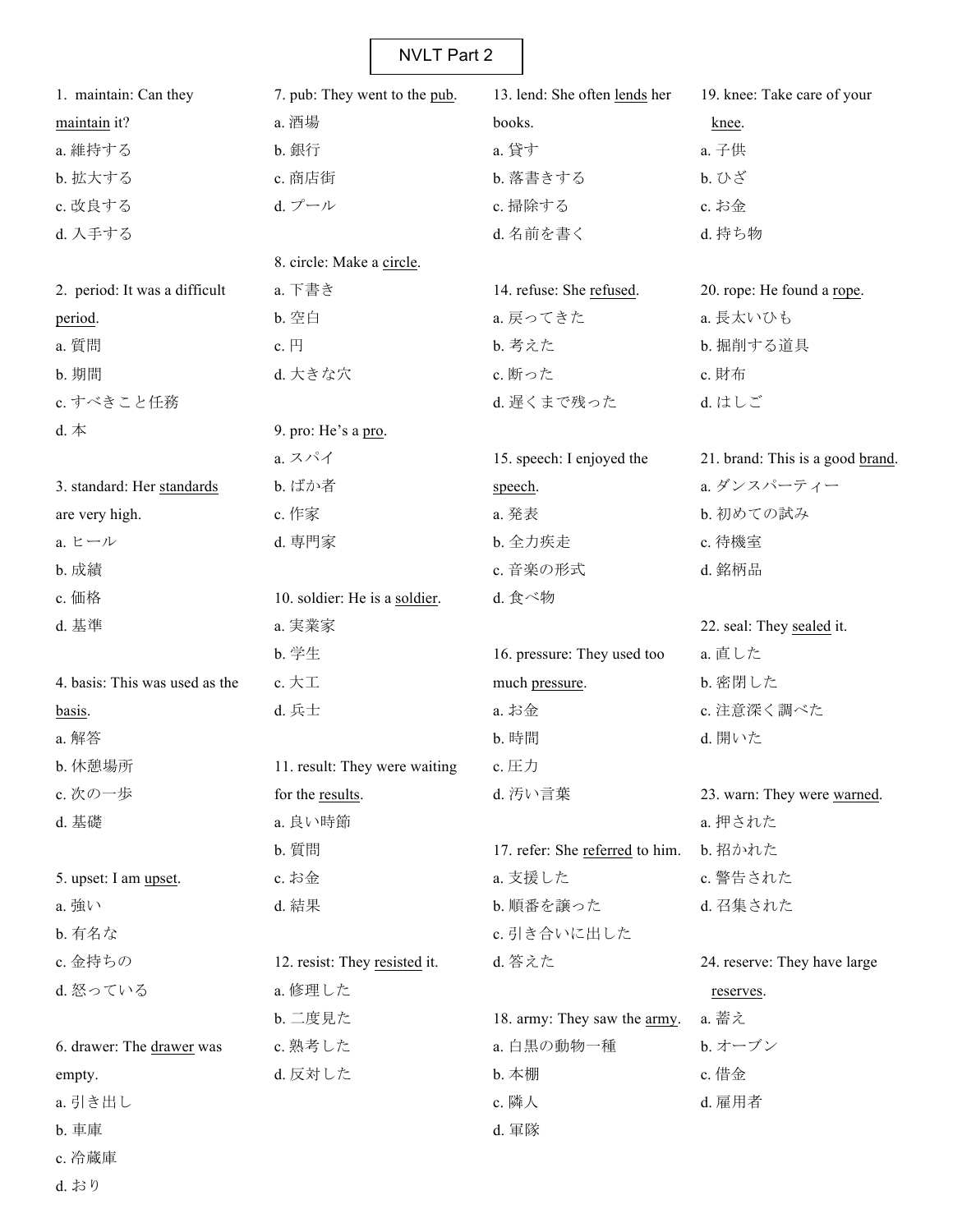| 1. restore: It has been     | 7. behavior: Look at her        | 13. solution: There is no    | 19. mode: The mode of           |
|-----------------------------|---------------------------------|------------------------------|---------------------------------|
| restored.                   | behavior!                       | solution.                    | production has changed.         |
| a. 反復された                    | a. 観客                           | a. 時間                        | a. 方法                           |
| b. 譲渡された                    | b. 振る舞い                         | b. 支援                        | <b>b.</b> 速さ                    |
| c. 値引きされた                   | c. 大金                           | c. 問題                        | c. 態度                           |
| d. ß された                    | d. 島                            | d. 答え                        | d. 量                            |
|                             |                                 |                              |                                 |
| 2. compound: They made a    | 8. fuel: Do you have any fuel?  | 14. celebrate: We have       | 20. personnel: I don't like the |
| new compound.               | a. 燃料                           | celebrated a lot recently.   | personnel there.                |
| a. 契約                       | b. 痛み止め                         | a. 発見した                      | a. 椅子                           |
| b. 複合物                      | c. 布                            | b. 検査した                      | b. 空調                           |
| c. 会社                       | d. 断熱材                          | c. 頑張った                      | c. 従業員                          |
| d. 予想                       |                                 | d. 祝った                       | d. 雇用主                          |
|                             | 9. silk: It's made of silk.     |                              |                                 |
| 3. latter: I agree with the | a. 絹                            | 15. independence: He has too | 21. competent: She was very     |
|                             |                                 | much independence.           | competent.                      |
| latter.                     | b. 黒くて固い木                       | a. 自立                        | a. 効率的な                         |
| a. 牧師                       | c. 毛皮                           | b. 孤独                        | b. 怒っていた                        |
| b. 理由                       | d. 輝く金属                         | c. 力                         | c. 有能な                          |
| c. 後者                       |                                 | d. 自慢                        | d. 傷つきやすい                       |
| d. 答え                       | 10. conceive: Who conceived     | 16. tunnel: We need a tunnel | 22. devastate: The city was     |
|                             | the idea?                       | here.                        | devastated.                     |
| 4. pave: It was paved.      | a. 他人に話した                       | a. 山腹を掘り貫いた通路                | a. 装飾された                        |
| a. ふさがれた                    | b. 説明した                         | <b>b</b> . 棒                 | b. 孤立した                         |
| b. 分割された                    | c. 思いついた                        | c. ハイフン                      | c. 破壊された                        |
| c. 金の縁取りがされた                | d. 批判した                         | d. カーテン                      | d. 汚染された                        |
| d. 舗装された                    |                                 |                              |                                 |
|                             | 11. legend: It is now a legend. | 17. reward: He got a good    | 23. constituent: This is an     |
| 5. remedy: We found a good  | a. 博物館                          | reward.                      | important constituent.          |
| remedy.                     | b. 習慣                           | a. 褒め言葉                      | a. 建物                           |
| a. 改善法                      | c. 伝説                           | b. 家での手伝い                    | b. 合意                           |
| b. 飲食店                      | d. 定期的な行事                       | c. 報酬                        | c. 考え                           |
| c. 調理法                      |                                 | d. 聴衆                        | d. 成分                           |
| d. 方程式                      | 12. impose: This was imposed.   |                              |                                 |
|                             | a. 完全に変更された                     | 18. review: The committee    | 24. weave: She knows how        |
| 6. bacterium: They didn't   | b. 真ん中にある                       | reviewed the plan.           | to weave.                       |
| find a single bacterium.    | c. 模倣された                        | a. 再検討した                     | a. 織る                           |
| a. 細菌                       | d. 強制された                        | b. 受理した                      | b. 融合する                         |
| b. 花の一種                     |                                 | c. 複製した                      | c. 説得する                         |
| c. ラクダ                      |                                 | d. 破棄した                      | d.だます                           |
|                             |                                 |                              |                                 |

d. 盗品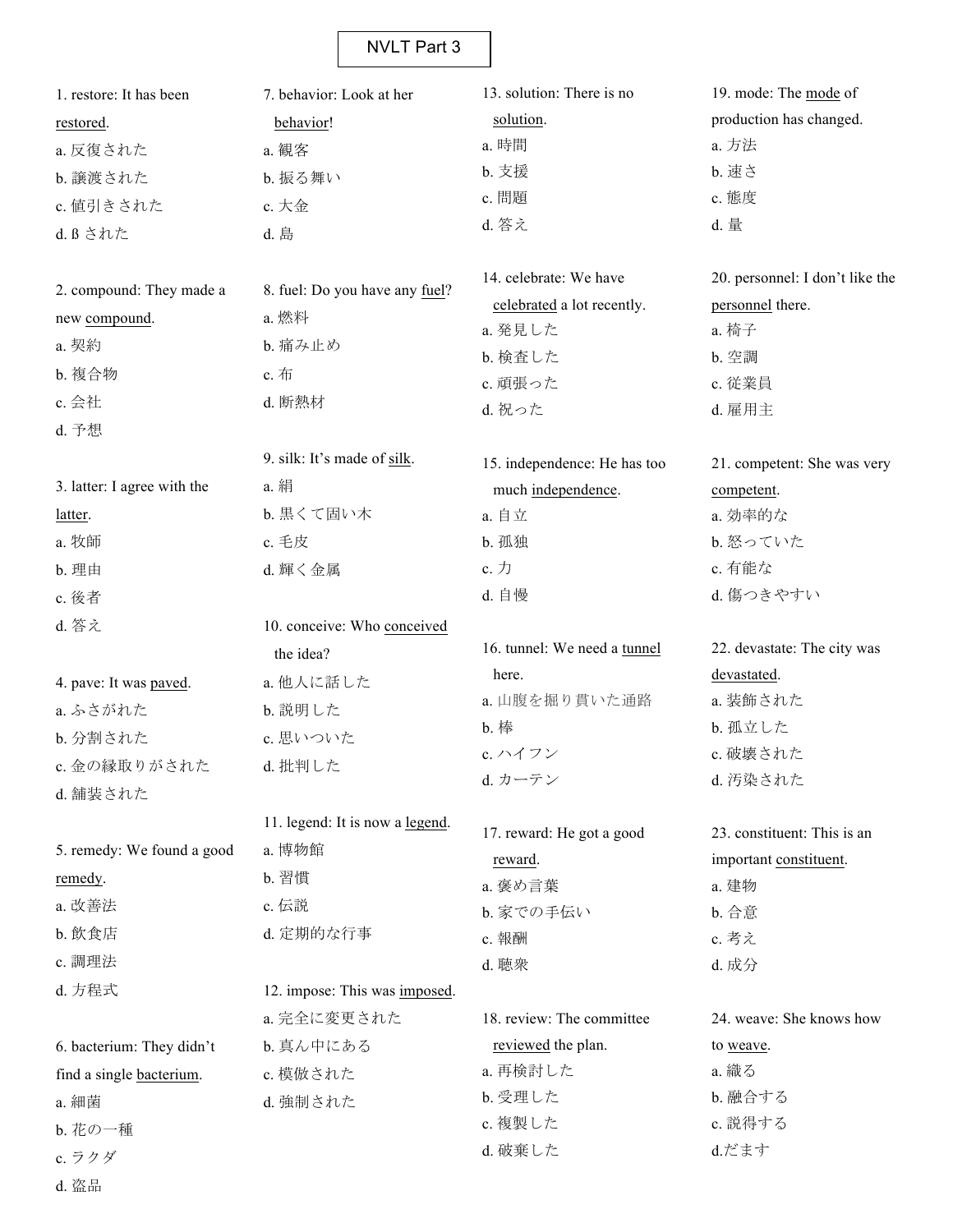| 1. patience: He has a lot of | 7. distress: He felt    | 13. originate: It originated | 19. diminish: It has          |
|------------------------------|-------------------------|------------------------------|-------------------------------|
| patience.                    | distressed.             | here.                        | diminished.                   |
| a. 忍耐力                       | a. 感謝されない               | a. よく成長した                    | a. 暗くなった                      |
| b. 余暇                        | b. 満足していた               | b. 変化した                      | b. 減少した                       |
| c. 信念                        | c. 苦悩していた               | c. 残った                       | c. 曇った                        |
| d. 知恵                        | d. 活発な                  | d. 始まった                      | d. 寒くなった                      |
|                              | 8. depart: She departed | 14. leaf: He touched the     | 20. sheriff: The sheriff was  |
| 2. strap: She broke the      | yesterday.              | leaf.                        | friendly.                     |
| strap.                       | a. 出発した                 | a. 木の枝葉                      | a. 操縦士                        |
| a. 約束                        | b. 否定した                 | b. 柔らかい靴                     | b. 家政婦                        |
| b. ふた                        | c. 丘を下った                | c. ふた                        | c. 保安官                        |
| c. $\mathbbm{m}$             | d. 悪化した                 | d. 窓ガラス                      | d. 家庭教師                       |
| d. U b                       |                         |                              |                               |
|                              | 9. romance: They had a  | 15. amateur: She is an       | 21. monarch: They saw the     |
| 3. weep: He wept.            | short romance.          | amateur player.              | monarch.                      |
| a. 卒業した                      | a. 不一致                  | a. 素人                        | a. 陸軍部隊                       |
| b. 泣いた                       | b. 休暇                   | b. 代替の                       | <b>b. 門</b>                   |
| c. 死んだ                       | c. 話し合い                 | c. 国代表の                      | c. 王様                         |
| d. 心配した                      | d. 恋愛                   | d. 球技の                       | d. 犯罪者                        |
| 4. haunt: The house is       | 10. ambition: He has no | 16. evacuate: They were      | 22. plunge: It plunged.       |
| haunted.                     | ambition.               | evacuated.                   | a. 踊り回った                      |
| a. 装飾品にあふれた                  | a. 大志                   | a. 避難させられた                   | b. 静かになった                     |
| b. 貸された                      | b. 共感                   | b. 身体検査された                   | c. 急に下がった                     |
|                              | c. 創造性                  | c. 驚かされた                     | d. じっとした                      |
| c. 空き家の                      | d. 人生の楽しみ               | d.おとしいれられた                   |                               |
| d. 幽霊が出る                     |                         |                              | 23. mourn: They mourned       |
|                              | 11. dash: They dashed   | 17. exert: Don't exert       | for several years.            |
| 5. cube: I need one more     | over it.                | yourself.                    | a. 大通りで演じた                    |
| cube.                        | a. 駆けた                  | a. 自慢する                      | b. 喪に服した                      |
| $a E^{\circ}$                | b. ぶらぶら歩いた              | b. けがをする                     | c. 一生懸命働いた                    |
| b. 立方体 状の物                   | c. 戦った                  | c. 働きすぎる                     | d. 慎重にお金を使った                  |
| c. マグカップ                     | d. ちらりと見た               | d. 甘やかす                      |                               |
| d. はがき                       |                         |                              | 24. fragile: These things are |
|                              | 12. drown: People have  | 18. marble: It was made of   | very fragile.                 |
| 6. peel: Shall I peel it?    | drowned here.           | marble.                      | a. 高貴な                        |
| a. 水に浸す                      | a. 外で食べた                | a. かたい石                      | b. 見つけにくい                     |
| b. 皮をむく                      | <b>b. 溺れた</b>           | b. かたい木                      | c. 人気のある                      |
| c. 漂白する                      | c. 深く掘った                | c. 柔らかい金属                    | d. 壊れやすい                      |

d. 布

d. みじん切りする

d. 切り落とした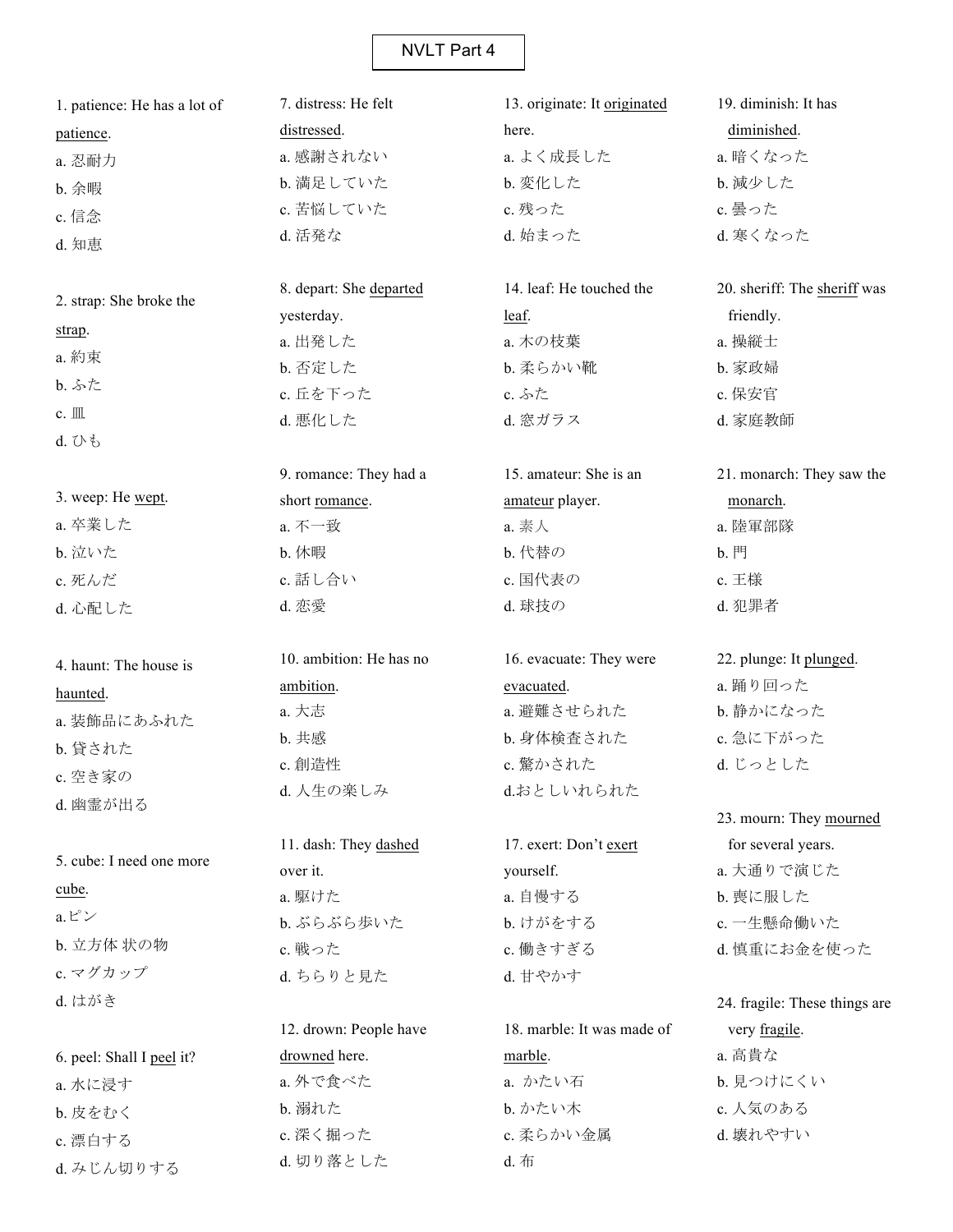| 1. scrub: He is scrubbing it. | 7. vocabulary: You will     | 13. query: I have a <u>query</u> . | 19. sofa: He bought a sofa.  |
|-------------------------------|-----------------------------|------------------------------------|------------------------------|
| a. こすって洗っている                  | need more vocabulary.       | a. 頭痛                              | a. 長椅子                       |
| b. 修理している                     | a. 語彙                       | b. 大金                              | b. 裁断機                       |
| c. 心配している                     | b. 技術                       | c. 質問                              | c. ホース                       |
| d. 下絵を描いている                   | c. お金                       | d. 良い考え                            | d. 乳母車                       |
|                               | d. 拳銃                       |                                    |                              |
| 2. dinosaur: The children     |                             | 14. mug: This mug needs            | 20. logo: They have a pretty |
| were pretending to be         | 8. corpse: The corpse was   | a wash.                            | logo.                        |
| dinosaurs.                    | found in the park.          | a. 大きなカップ                          | a. 赤い果物のなる木                  |
| a. 海賊                         | a. 水差し                      | b. 古い車                             | b. 受付                        |
| b. 妖精                         | b. 携帯電話                     | c. 下着                              | c. 図案化した文字                   |
|                               | c.ベレー帽                      | d. 玄関                              |                              |
| c. 竜                          | d. 死体                       |                                    | d. 別荘                        |
| d. 恐竜                         |                             | 15. static: It's static at the     |                              |
|                               | 9. rove: He is roving.      | moment.                            | 21. commemorate: We must     |
| 3. nun: We saw a nun.         | a. 酔っている                    | a. 人気がない                           | commemorate his actions.     |
| a. ミミズ                        | b. 放浪している                   | b. 法律に定められた                        | a. 記念する                      |
| b. 大事故                        | c. 鼻歌を歌っている                 | c. よく話題になる                         | b. 同意するふりをする                 |
| c. 修道女                        | d. 一生懸命働いている                | d. 安定した                            | c. 抗議する                      |
| d. 謎の光                        |                             |                                    | d. 褒める                       |
|                               | 10. divert: The rivers were | 16. slaughter: We read             |                              |
| 4. compost: We need           | diverted.                   | about the slaughter in the         | 22. crook: They were crooks. |
| some compost.                 | a. 方向転換させられた                | paper.                             | a. 不誠実な人                     |
| a. 強力な援助                      | b. 橋を架けられた                  | a. 問題                              | b. 病院で働く人                    |
| b. 精神的支え                      | c. 汚くなった                    | b. 科学的な実験                          | c. 不自由な人                     |
| c. コンクリート                     | d. 広くて深くなった                 | c. 殺りく                             | d. 建築家                       |
| d. 有機肥料                       |                             | d. スポーツイベント                        |                              |
|                               | 11. trench: They looked at  |                                    | 23. volt: How many volts     |
| 5. miniature: It is a         | the trench.                 | 17. spider: We caught the          | were used?                   |
|                               | $a. \Box$                   | spider.                            |                              |
| miniature.                    | b. 溝                        | a. 発疹                              | a. 封筒                        |
| a. 小型の模型                      | c. ゴミの山                     | b. クモ                              | b. 調味料                       |
| b. レンガの造り家                    | d. きれいな景色                   | c. 小さいバス                           | c. 電圧の単位                     |
| c. 微生物                        |                             | d. 魚の一種                            | d. 磁石                        |
| d. 計画                         | 12. technician: She is a    |                                    |                              |
|                               | technician.                 | 18. circus: We went to the         | 24. warfare: Modern warfare  |
| 6. crab: Do you like crabs?   | a. 手品師                      | circus.                            | is frightening.              |
| a. カニ                         | b. 技術者                      | a. 教会                              | a. 犯罪                        |
| b. クラッカー                      | c. 小児科医                     | b. 曲芸団                             | b. ダンスの一種                    |
| c. 写本                         | d. 音楽家                      | c. 競技場                             | c. 戦争                        |
| d. コオロギ                       |                             | d. 合奏団                             | d. 汚染                        |